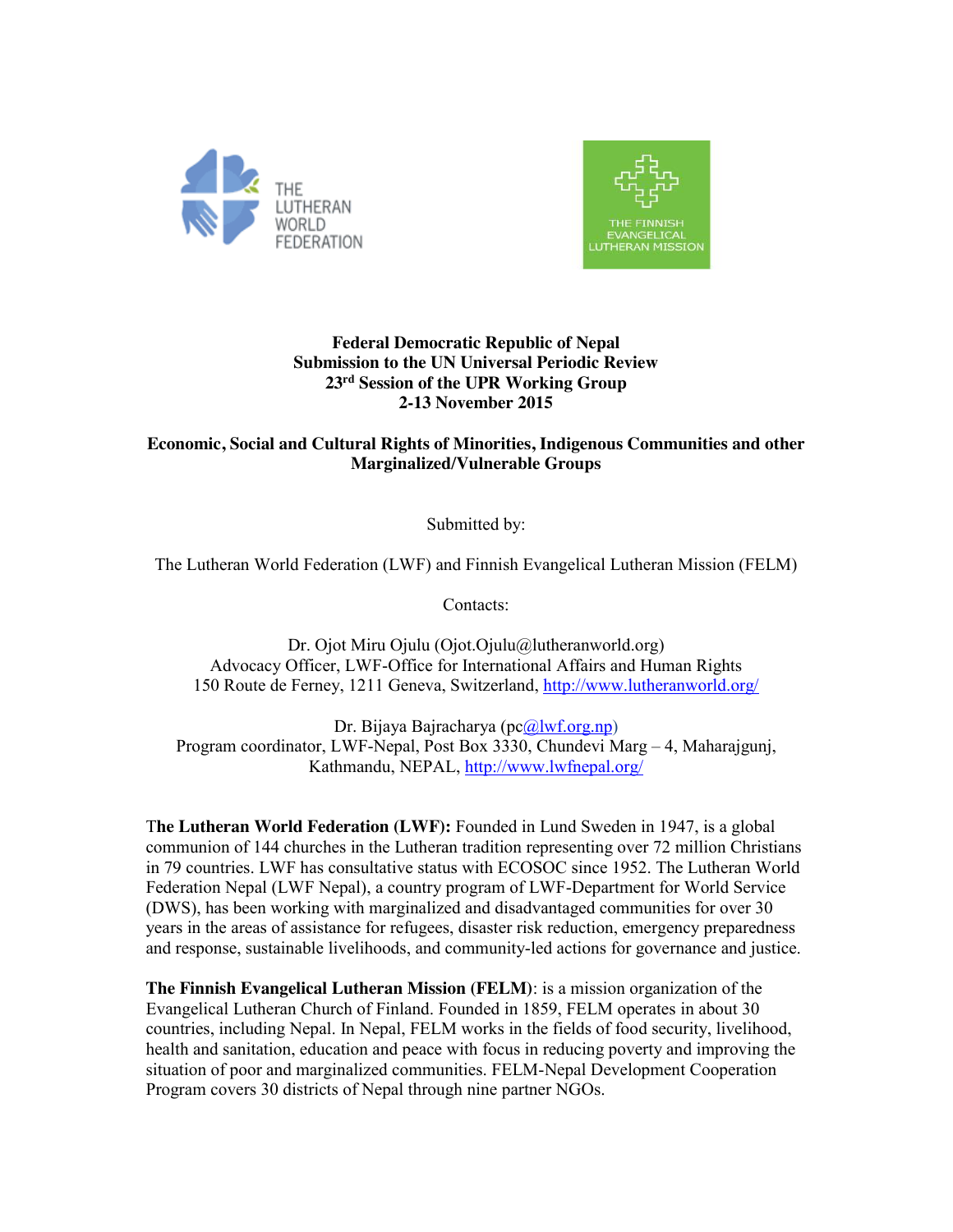### **Summary**

- 1. This submission is prepared based on primary data collected through a field survey, focus group discussions, individual interviews and consultations with relevant organizations in Nepal from November 2014 to January 2015. The submission also benefited from relevant secondary sources such as the past and current projects of LWF and FELM in Nepal, including their public reports.
- 2. The key issues addressed in this submission are the economic, social and cultural rights of minorities, indigenous communities and other marginalized and vulnerable groups. In Nepal, **Dalits**, **persons with disabilities**, former **bonded laborers**, **indigenous peoples** (such as the Adivasi, Janajati and Madhesis) and **Muslims** continue to live on the margins of society in relation to the enjoyment of human rights and fundamental freedoms, including economic, social and cultural rights (ESCRs). **Women** and **children** belonging to these groups face double marginalization.
- 3. During its first UPR, Nepal accepted the recommendation "to step up efforts to achieve the effective realization of economic, social and cultural rights for the marginalized and vulnerable groups by ensuring that they are provided with adequate access to food, health, education, and fair employment". In this respect, since then Nepal adopted encouraging legislative and policy frameworks related to ESCR that should be welcomed such as the 'Fourth National Human Rights Action Plan (2014)', 'Food and Nutrition Security Plan (2013)', and the 'National Health Policy (2013)'. However, the field survey carried out by the LWF and FELM in three regions has revealed that most government authorities at the local level remain unaware of the Fourth National Human Rights Action Plan. Moreover, the implementation of the other policies largely leaves women, children, the elderly and persons with disabilities behind especially within already marginalized communities.
- 4. Although the Interim Constitution 2007 incorporates a number of ESCRs as fundamental rights, the implementation of these fundamental guarantees remains poor, particularly due to lack of legislative framework and enforcement. Most stakeholders during consultations stressed on the need to adopt framework legislation and comprehensive national policies on ESCRs.

## **1. Equality and Non-discrimination**

- 5. Caste based discrimination and untouchability persist against the **Dalits,** despite the criminalization of such act through adoption of Caste-based Discrimination and Untouchability (Offence and Punishment) Act, 2011. The lack of regulation to enforce the provisions of the Act remains a key challenge for the realization of its provisions. Apart from degrading the human dignity of the victims and their families, discrimination and untouchability significantly weakens Dalits' ability to enjoy their human rights in general and ESCR in particular.
- 6. Discrimination against **women**, especially Dalit women, remains a big concern in Nepal. Even after the adoption of "the Domestic Violence Act", the implementation remains very poor. Victims of domestic violence rarely report to the law enforcement agencies. Most of these violations, regardless of their severity, are mediated outside the courtroom.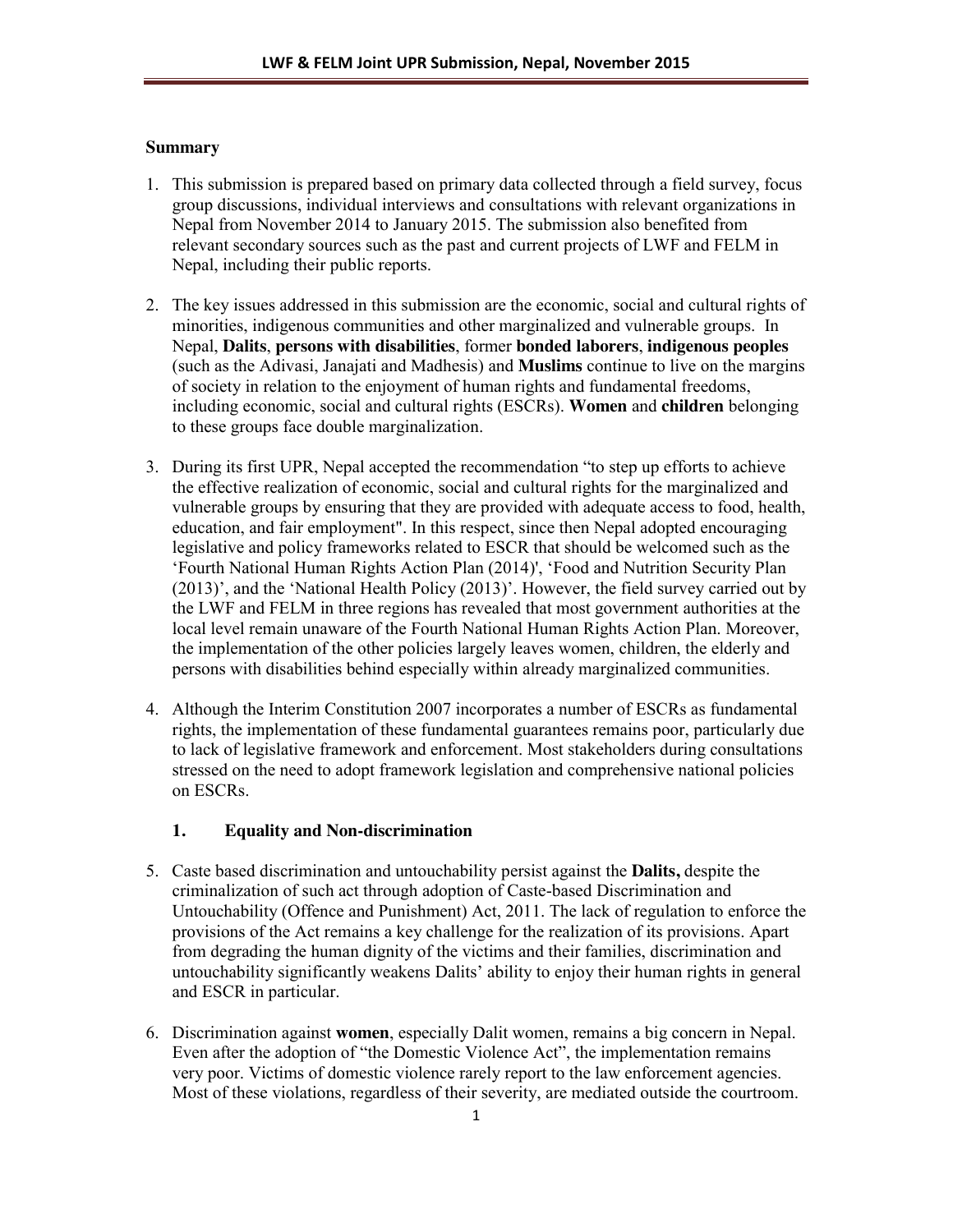This is due to a number of factors, including the lack of awareness about the law and lack of effective legal aid for victims to have access to the existing legal institutions.

- 7. Another category that faces a high level of discrimination is **children with disabilities**. According to the Millennium Development Goals (MDGs) progress report, among the 800,000 school-aged children who are not enrolled in schools in Nepal, a significant portion of them are children with disabilities. Although the government policy aims to promote an inclusive education, in practice the system encourages segregation by providing separate under-resourced schools for children with disabilities such as the separate school for the deaf, visually impaired and children with physical and intellectual  $disabilities<sup>1</sup> Children with disabilities lack access to school, including in terms of$ physical access (no ramps or disability-friendly toilets are provided) and communication barriers (no sign language instruction or Braille teaching materials). Additionally they face negative attitudes of teachers, and a curriculum that does not adequately address children with different learning needs.
- 8. Although the government has set up some institutions such as the National Women Commission (NWC), National Dalit Commission (NDC) and National Muslim Commission (NMC) – to address discrimination against the aforementioned groups, these institutions are severely under-resourced and therefore unable to effectively realise their mandates. For example, most of the violations against women and Dalits occur in the rural communities, but both NWC and NDC operate from Kathmandu without its branches in the regions and districts making them inaccessible for the very people they are meant to serve. Moreover, NDC lacks a concrete legislative basis for its authority. Since it was established by an executive order, its independence, credibility and effectiveness are compromised.

### **2. The Right to Adequate Food and Nutrition**

 $\overline{a}$ 

9. Lack of food and nutritional security continues to represent a serious problem in Nepal. While food insecurity is found throughout the country, it has disproportionately affected some groups more than others and they include Dalits, former bonded laborers, such as ex-*Kamaiyas*<sup>2</sup>, ex-*Haliyas*<sup>3</sup> and *Kamlaris*<sup>4</sup>, indigenous peoples, rural poor and Muslims. The Interim Constitution 2007 has recognized food sovereignty along with the rights to

3 Ex-Haliyas are former land tillers. The Haliya system involved the hiring of tillers or ploughmen on a contract basis, and existed in the hill districts of the Mid and Far Western regions in particular. Ex-Haliyas used to receive two meals in a day from the landlord. While Kamaiyas were mostly from indigenous Tharu communities, most Haliyas were Dalits and were victims of double discrimination: based on caste and labor exploitation.

<sup>&</sup>lt;sup>1</sup>In Kailali, for example, most of the children with disabilities attend the school run by the Unified Disabled Society (UDS), a local DPO rather than going to public schools, for the latter is not accessible to children with disabilities.

<sup>2</sup> Kamaiya was a traditional system of bonded labor in Southern belt of Mid and Far Western Nepal and people affected by this system were called Kamaiya or Kamaiyas. In the Kamaiya system, Kamaiyas used to receive meals as desired by the master and were given very little free time.

<sup>4</sup> Kamlari was one of the forms of bonded labor system that existed in Far and Mid-Western parts of Nepal. In this system girls from Tharu community were employed as domestic workers by landlords. Although the system was formally abolished, the Government has not come up with effective rehabilitation programs and they are trapped in the same vicious cycle of exploitation as ex-Kamaiyas and ex-Haliyas.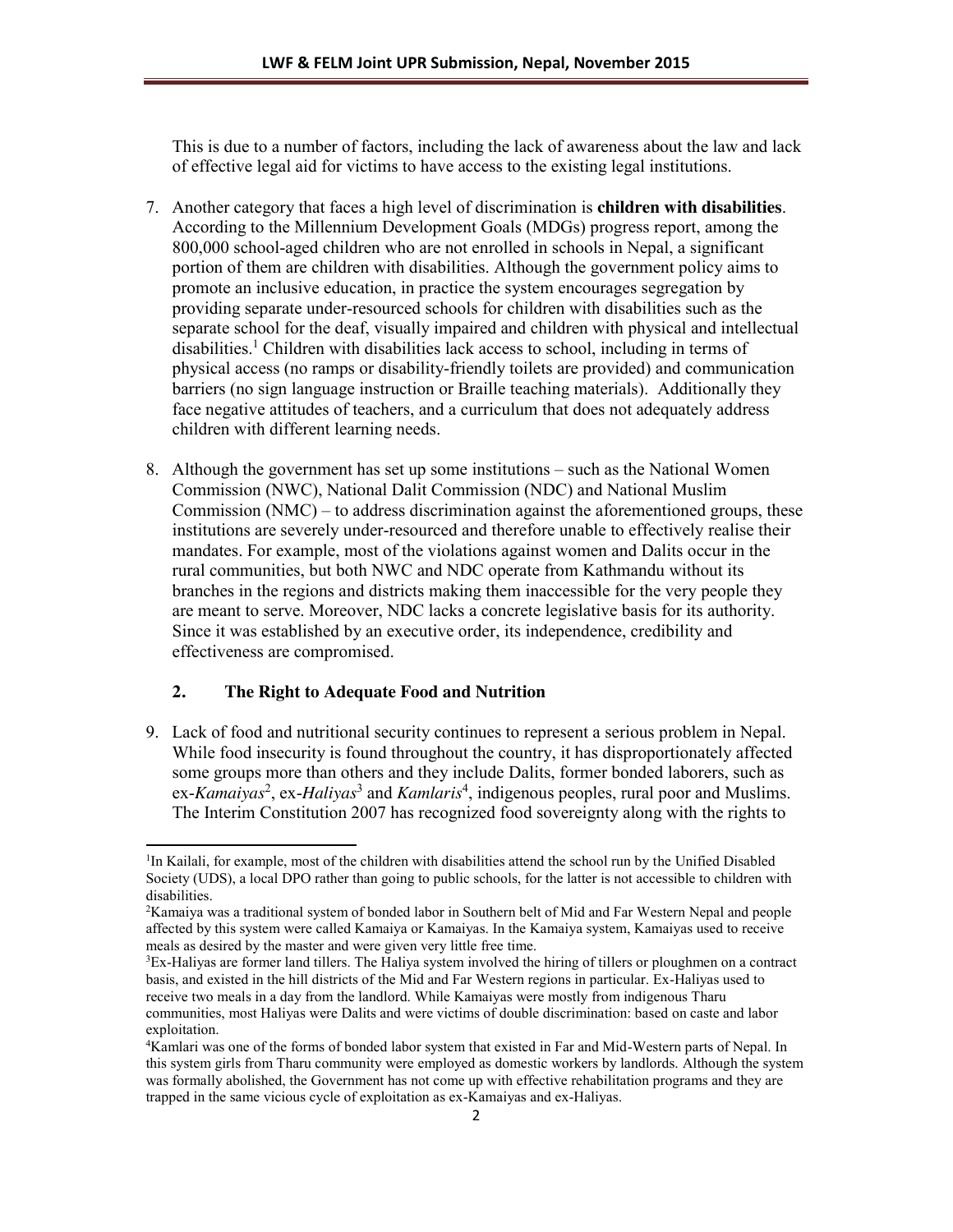employment and social security as fundamental rights. However, these fundamental guarantees remain ineffective due to lack of operational laws and enforcement mechanisms.

- 10. On the one hand, the existing legal and policy provisions seem inadequate to recognize the human right to adequate food and do not provide entitlement for the individuals, nor do they oblige the government to respect, protect and fulfill the right as required by the constitution and international human rights instruments, including CESCR which Nepal is party to. On the other hand, there is lack of implementation of the existing legal provisions of various Acts which, if implemented effectively, may improve the right to food of the poor and marginalized. The recent initiatives of the government include formulation of Food and Nutrition Security Plan (FNSP) under the Agricultural Development Strategy (ADS) for the decade 2013-23. The Plan, formulated in line with Three Year Plan (2010-13) and Multi-sector Nutrition Plan for Accelerating the Reduction of Maternal and Child Under-nutrition in Nepal (MSNP), aimed at enhancing food security of the marginalized and vulnerable groups through designing and implementing appropriate interventions for the period between 2013-22. Similarly, the Fourth National Human Rights Action Plan incorporates a number of programs and activities towards strengthening food security of the marginalized groups. However, these policies and programs are yet to yield concrete results to change the existing situation. The field survey conducted by LWF and FELM revealed that women, children, elderly and persons with disabilities from the poor and marginalized communities are disproportionately suffering from food insecurity.
- 11. The Government measures seem inadequate to improve food safety of vulnerable groups, particularly indigenous peoples, former bonded laborers, Dalits, Muslims, persons with disabilities and those who are living with HIV/AIDS. The subsidized food distribution schemes carried out by the Nepal Food Corporation fails to target the most needy and vulnerable groups. The field survey of LWF and FELM observed that the food distribution scheme of the government through the Nepal Food Corporation does not include *Mushhar*, 5 *Santhal,*<sup>6</sup> poor Muslims and ex-*Kamaiya* communities.
- 12. Nepal is vulnerable to natural disasters that can result in human suffering as well as destruction of property and livelihood support systems. The combined problems of chronic vulnerability, poverty, poor governance and lack of accountability and the high risks of disasters raise serious humanitarian concerns in Nepal. Given the greater likelihood of a violation of the right to food in such situations, immediate humanitarian assistance, including food support and protection of people and property seem to be matter of urgency for Nepal. However, Nepal's Interim Constitution does not provide a right to be protected from disasters, or protect the right of individuals and groups in an emergency to access humanitarian assistance, nor is there any comprehensive legal framework that guarantees the rights of affected populations in crisis. The Natural

 $\overline{a}$ 

<sup>5</sup> *Mushhar*are one of the lowest untouchable caste groups of the Terai and comprise 0.04 percent of population in Nepal.

<sup>6</sup> Satars or Santhals is another marginalized ethnic group in Nepal mainly found Jhapa, Morang and Sunsari districts. According to Central Bureau of Statistics, they are around 40,000 in number.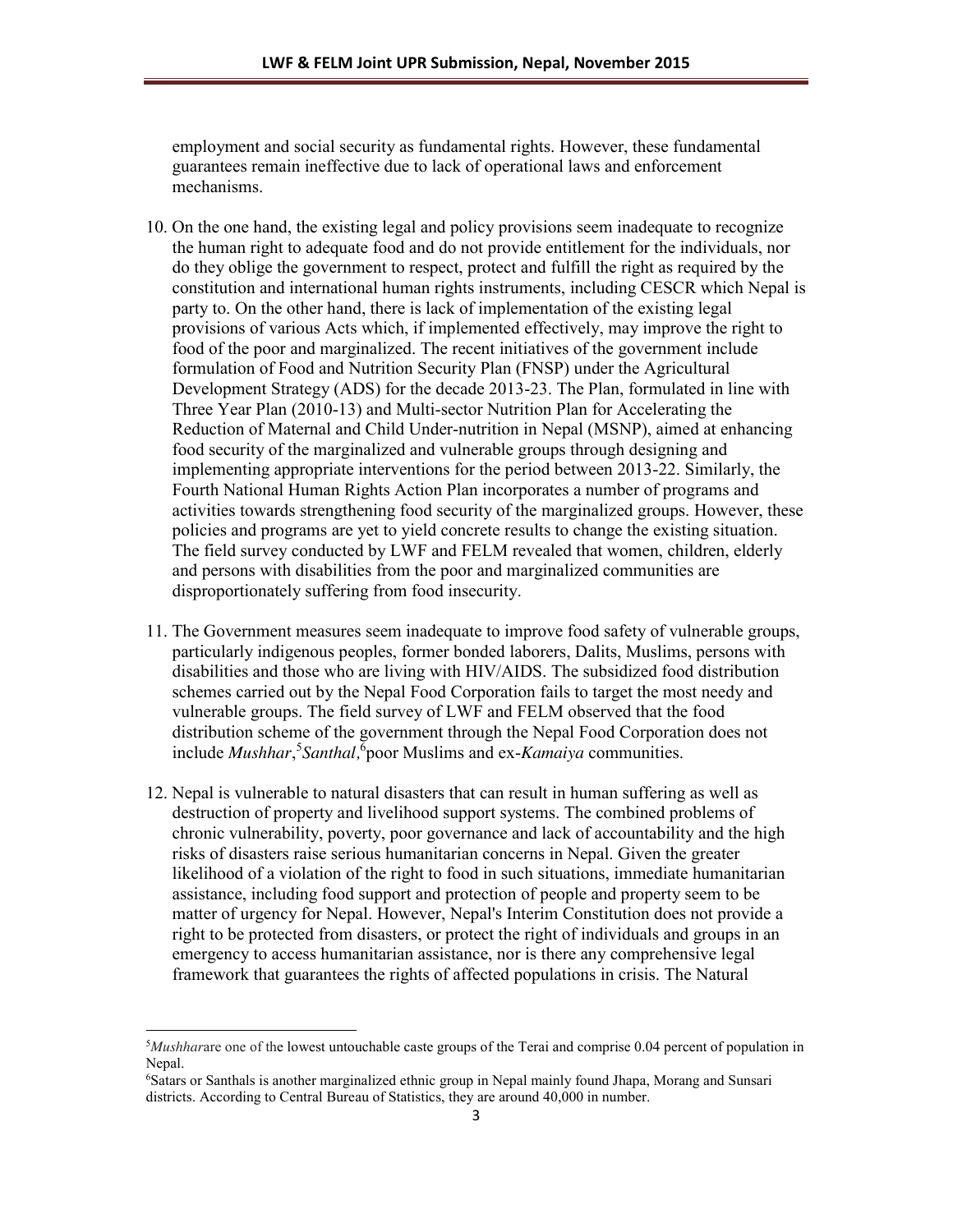Calamity Relief Act 1982 is the sole legislation which offers marginal protections to safeguard the rights of the affected population in natural calamity.

### **3. The Right to Adequate Housing**

- 13. The right to adequate housing is a major concern for a majority of Nepalese and particularly so in the case of marginalized and vulnerable groups. Major impediments to realize the right to adequate housing include forced evictions and displacement; soaring land and housing prices, especially in urban areas; land grabs; lack of tenure security; and lack of basic services such as: safe drinking water, adequate sanitation, and energy for cooking, heating, lighting and food storage. Every year a large number of people die in the winter due to inadequate and insecure housing because of the cold wave particularly in the *Terai*<sup>7</sup> .
- 14. During its first UPR, it was recommended to Nepal to "continue pursuing and enhancing housing programs". Accordingly, the government of Nepal has taken initiatives to enhance access of the marginalized and vulnerable groups to housing and land, particularly through implementation of rural housing programs, such as *Janta Awash Karyekram<sup>8</sup>* (People's Housing Program) which targets the poor and the most marginalized groups in order to meet their housing needs. However, this program has a limited coverage and the target groups and families must own land to benefit from this program. Since most marginalized and vulnerable groups do not own land, they were unable to benefit from this program.
- 15. Although the Government has been supporting ex-*Kamaiyas*, ex-*Haliyas*, indigenous peoples, Dalits and women with the provision of providing land, financial support and tax rebates<sup>9</sup> for women who want to purchase land, these measures remain largely inadequate to enable these groups to enjoy their adequate standard of living, including the right to adequate housing.<sup>10</sup>

### **4. Right to Education**

 $\overline{a}$ 

16. Nepal received a number of recommendations related to right to education during its first UPR. Since then, although the government has put in place several legislative and policy

<sup>7</sup> This is the low and flat land of Nepal, which covers 17% of the country.

<sup>8</sup> The government launched *Janta Awash Karyekram* through the 2009/2010 fiscal budget, targeting the most marginalized groups in the Kapilvastu, Saptari and Siraha districts. As of 15 January 2015, the government built 5, 619 houses for marginalized communities.

<sup>9</sup> The Fiscal Ordinance 2013 provided for the reduction of land registration fee at the rate of 25 percent and 30 percent for urban and rural areas respectively and this special measure continues even today.<br><sup>10</sup>The LWF and FELM survey discovered that out of 50 respondents in Kailali and Morang, 34 respondents

stated that they do not have land ownership or any form of tenure security. As of 15 January 2015, the Government has distributed 32,509 ex-Kamaiyas ID cards for facilitating their rehabilitation dividing them into four categories: red, blue, yellow and white based on the severity of their problems.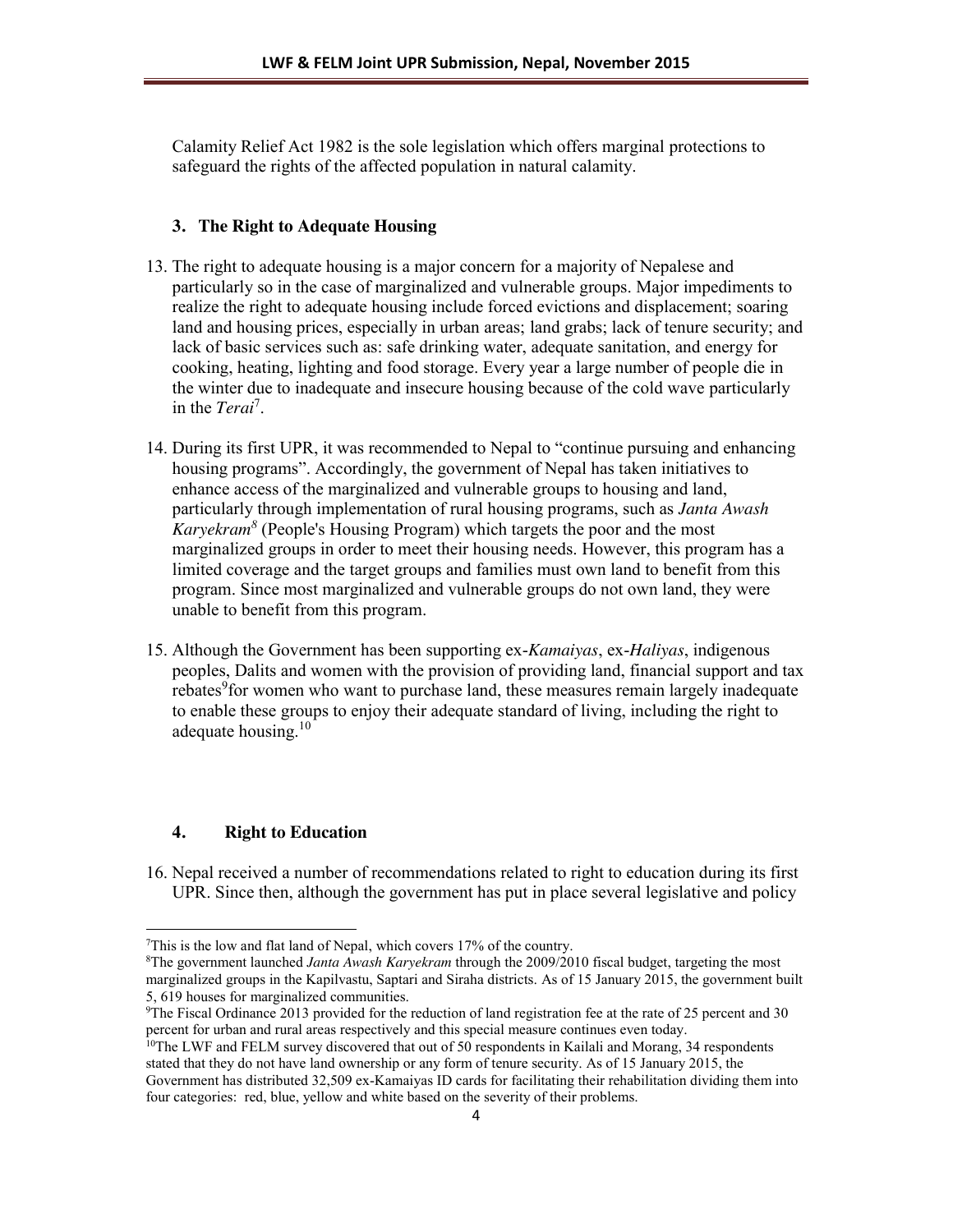measures to realize the right to education for all children, serious challenges remain especially for **Dalit children**, **Muslim children**, **children belonging to different indigenous communities** and **children with disabilities**. Among Dalits, the problem is acute in the Mushahar community. Similarly, children from former bonded laborers, such as ex-*Kamaiyas* and ex-*Haliyas*, face various obstacles that prevent them from accessing education. This was particularly observed in the field survey conducted by LWF and FELM. Children from Muslim community also face special challenges with regard to their right to education because, although the government has adopted a policy to mainstream religious education institutions with public education system, in practice public schools still do not recognize *Madrasa* educated students. Therefore, Muslim children coming from a *Madrasa* are unable to continue their studies at public schools.

- 17. The Interim Constitution has recognized the right to education as a fundamental right and every citizen shall have the right to receive free education from the State up to the secondary level. Moreover, the government has taken a number of legislative and policy measures and developed plans and programs towards "ensuring that children everywhere, boys and girls alike, complete their primary education by 2015". In particular, the government has been implementing the School Sector Reform Plan since 2009 which aims to improve existing services relating to education and has introduced reforms, such as Early Childhood Education and Development (ECED) and restructured education into basic and secondary levels. Recent initiatives by the government include the drafting of a bill that would make basic education compulsory which is currently under consideration in the legislative parliament. Similarly, the government endorsed Multilingual Education Implementation Guidelines in 2010 to implement the legal provisions necessary to provide primary education instruction in the mother tongue.
- 18. Lack of awareness of the right to education among parents, inadequately trained teachers, lack of appropriate teaching materials, inaccessibility of and long distance to schools, lack of transportation funding, and negative parental attitudes about the learning capabilities of their children remain some of the major barriers of children with disabilities, which contributed to their lower enrolment and higher dropout rates. According to UNICEF Nepal, children with disabilities constitute of only one percent of the total enrolment at primary level and 0.6 percent at secondary level, making them the group that faces the highest disparity in access and participation in education.
- 19. Although the government has formulated Accessibility Guidelines in 2013, with a view to enhance access for persons with disabilities to public places and buildings including public toilets and schools, the lack of effective implementation of such guidelines continues to be a critical issue. The draft bill on the rights of persons with disabilities, which aims to replace the current Protection and Welfare Disabled Act, 1982, in line with the UN Convention on the Rights of Persons with Disabilities (CRPD) has been pending in the parliament and requires urgent attention from the government to effect the provisions of CRPD for the advancement of Nepal's persons with disabilities. The lack of effort on the part of the government to nationally implement measures called for by CRPD deprives many persons with disabilities of their fundamental human rights, including the right to mobility and movement.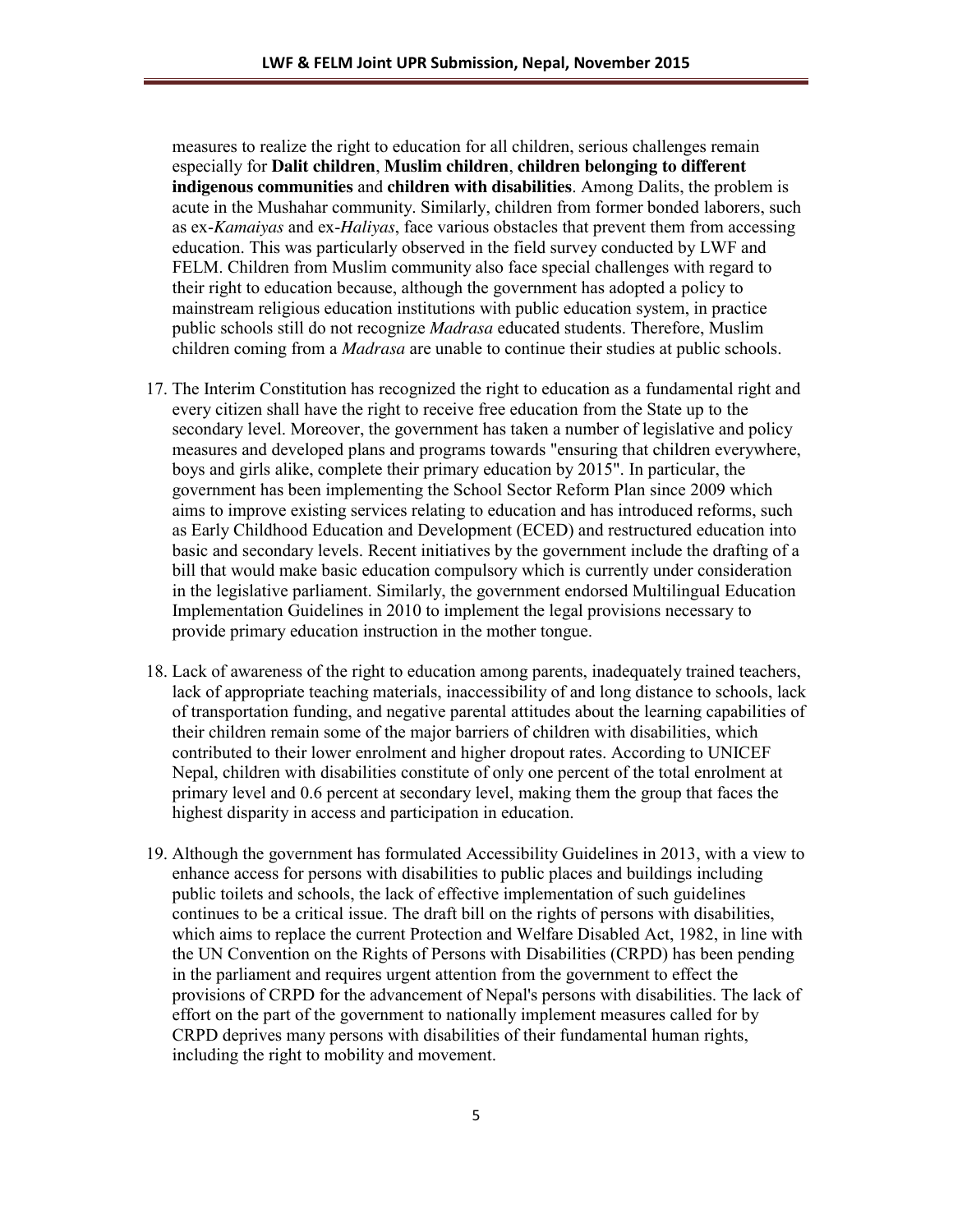- 20. Although the gap between boys and girls in school enrolment has significantly narrowed, the prevalence of cultural practices and gender discrimination, including low social status of girls, early marriage, the segregation of females during menstruation (also known as "*Chhaupadi*"), and the lack of separate functional toilets for girls in schools continue to become major barriers to girl's education in many parts of the country. The *Kamlaris* continue to face hurdles in their access to education, and many must quit attending school mainly due to the poor financial condition of their families.
- 21. In order to ensure education for all, the government has to work beyond the 2015 MDG deadline, particularly to address some key challenges preventing marginalized communities from realizing their right to education. Additionally in order to sustain current achievements and improve the quality of education, targeted measures such as scholarship programs, school feeding programs, instruction in students' mother tongue, making drinking water available in schools, and providing accessible toilets for girls and children with disabilities, must be implemented to enhance enrolment and retention of the children from the Dalits, ex-*Kamaiya* and ex-*Haliya*, and Muslim communities, as well as street children, and those belonging to highly marginalized indigenous communities.

### **5. Right to Health**

- 22. Nepal's Interim Constitution has recognized the right to basic health services free of cost from the state, including reproductive rights as fundamentally guaranteed. The National Health Policy 2014 is one of the key policy documents introduced recently. The National Health Insurance Policy 2013 aims at ensuring universal health coverage and provides guidance for the implementation of a National Health Insurance Program as part of the Three Year Plan (2010–2013). Similarly, the Ministry of Health & Population has been implementing various other policies and strategies surrounding oral health, nutrition, sanitation, abortion services, and access to medicines, HIV/AIDS, gender equity and social inclusion. However, such policy provisions must be translated into binding provisions by enacting the necessary laws required, which is yet to happen.
- 23. The government is also implementing various health care programs aimed at providing free health care services to the general public and target groups. These programs, among others, include *Aama Suraksha* (Safe Motherhood), the Uterine Prolapse Treatment Program, the Free Health Care Program and some additional free services for target groups. Subsidies are also being provided for the treatment of heart disease, kidney problems, cancer and other serious diseases. There is a provision for free distribution of 42 essential medicines through district hospitals, 35 essential drugs from primary health care centers and 25 from health posts and sub-health posts. There is also provision of medical treatment free of cost for the poor, needy, persons with disabilities and female health workers in the event of illness.
- 24. These initiatives have contributed to increased life expectancy and decreased the infant mortality and maternal mortality rate. However, there is a lack of disaggregated data and information to assess whether the marginalized and vulnerable groups have benefited from such programs.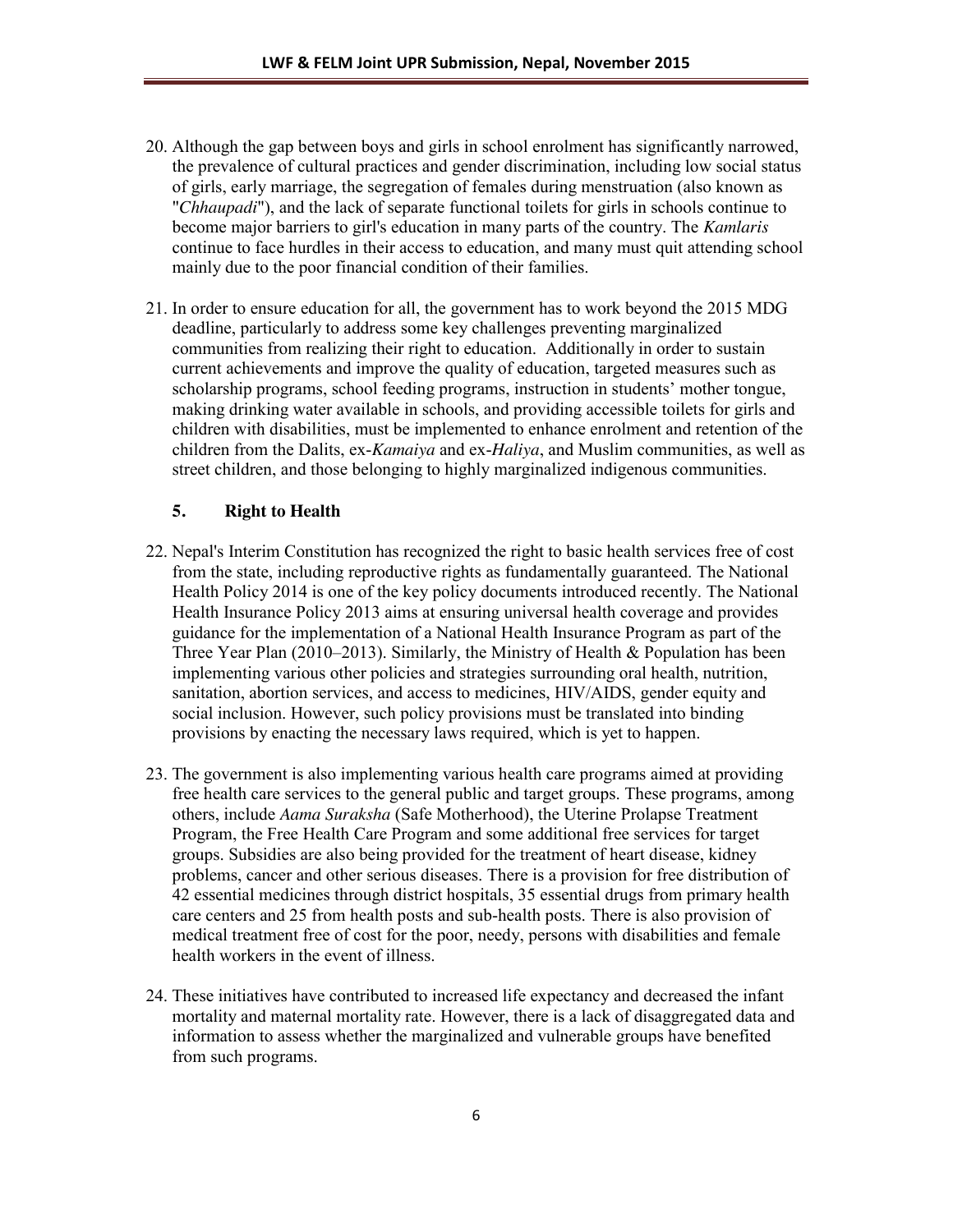- 25. Since government hospitals and primary health care centers lack skilled medical staff and essential medicines and fail to offer quality health services, people are compelled to go to private hospitals and medical clinics. Private services are financially beyond the reach of poor and marginalized groups. As a result, they often have to sell productive resources, such as land or household assets, or forfeit school fees, compromising their rights to housing and education.
- 26. The health sector budget has risen for the past five years with NPR 33.69 billion earmarked for the fiscal year 2013/14, which represents 6.5% of the government's total budget. Despite the increase, the results are not so promising. There has been an increasing trend of funds being diverted to other areas when the authorities come under pressure to meet delivery targets at the end of the fiscal year.

## **6. Access to Productive Resources (Land, Forest and Water)**

- 27. **Land**: Access to land in Nepal is often vital to fulfilling basic necessities, including food, shelter, health and education. However, ownership of land and land reform continues to be a challenge given the great disparity in landholdings coupled with a lack of political will for land reform. Although a vast body of legislation exists dealing with access to land in Nepal, particularly the Land Act 1964, non-enforcement of landholding and ceiling provisions represent critical gaps in the implementation of existing legal provisions, including the Land Act. These still have not been implemented even after the order of the Supreme Court in *the Madhav Basnet Case*. 11
- 28. The Redistribution of Land Scheme under the Land Act requires that land be distributed to landless people with priority given to free bonded laborers, the downtrodden (Dalit) and indigenous people. However, the Act assumes that the landless will be able to pay the cost of the land prescribed by the price determination committee.<sup>12</sup> The Act neither allows for distribution of land free of cost nor prescribes any special loans for the landless to make such a purchase, making it extremely difficult for them to benefit from these provisions.
- 29. Though the provision of a tax rebate encourages land registration for women,<sup>13</sup> and is said to have had a positive impact on enhancing women's land ownership, to date, there has not been any comprehensive study to measure the overall impact of these policies. Most notably, this policy is criticized because women belonging to marginalized groups cannot

 $\overline{a}$ 11Supreme Court, *Madhav Basnet vs Government of Nepal*, 17 July 2009; the petitioner pleaded for issuance of an order of mandamus to hold the authorities accountable for not implementing the provisions under the Land Act, 1964 that provides for acquisition requiring the Government prepare an inventory of ownership of the land throughout the country, acquiring land exceeding the legal limit and distribute the land to the landless within 180 days of the receipt of the order.

<sup>&</sup>lt;sup>12</sup> The Land Act, Section 22.

 $<sup>13</sup>$  If the land is registered as being owned by a woman, there is a reduction of the land registration fee at the rate</sup> of 25 and 30 percent for urban and rural areas respectively. The Fiscal Ordinance of 2013 also prescribes a nominal fee of Rs. 100 (approximately 1 USD) for creating joint land ownership for a husband and wife. www.landcoalition.org/sites/default/files/Case\_Study\_Nepal\_CSRC\_Joint\_Land\_Ownership\_campaign.pdf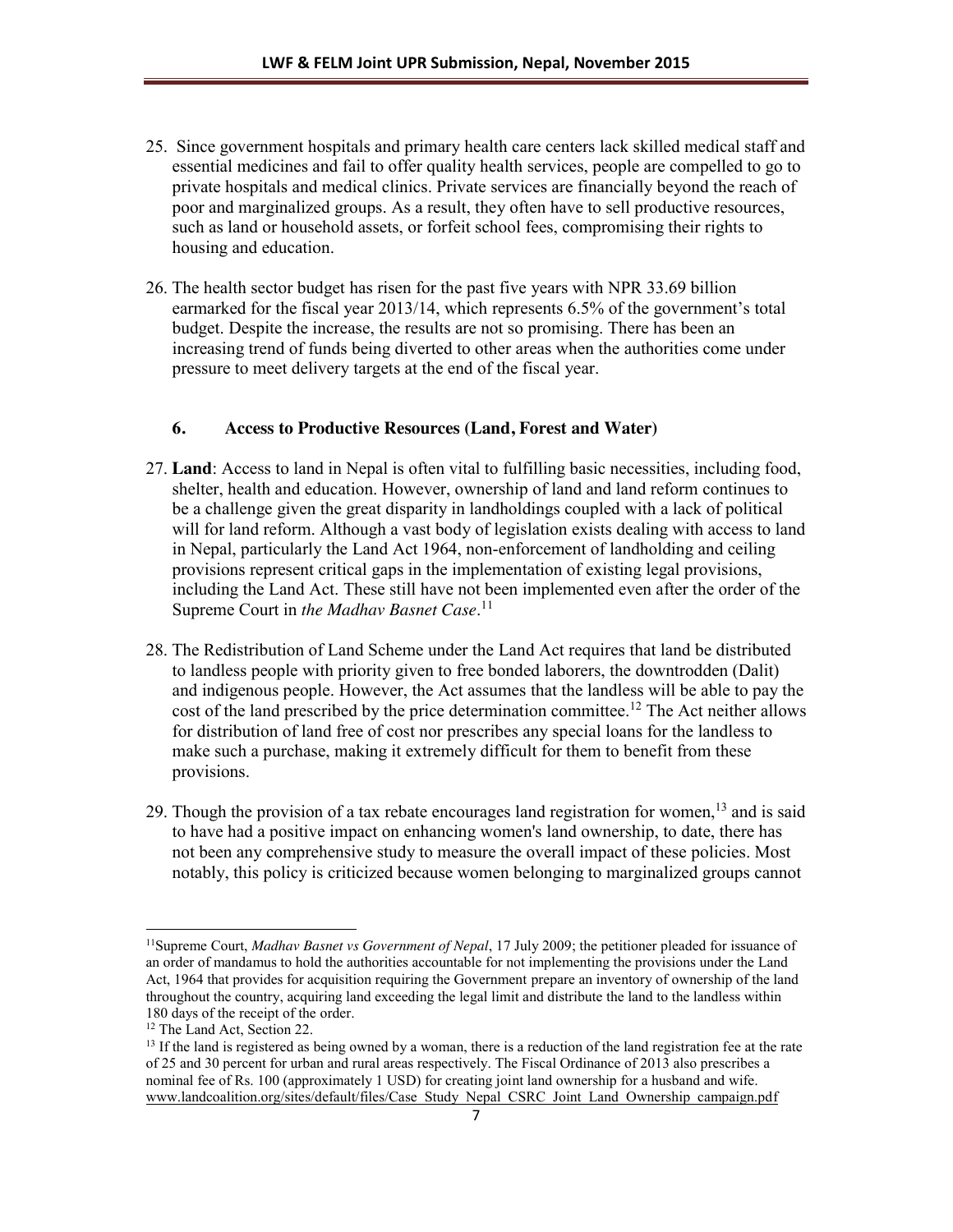afford to buy land to begin with, and thus cannot take advantage of the tax rebate.<sup>14</sup> Alongside the tax rebate and promotion of joint ownership of husband and wife, other measures, such as loan schemes based on minimal interest rates should be introduced and scaled broadly to enable women from all communities to purchase land.

- 30. **Forest:** In an agrarian country like Nepal, forestry remains an integral part of rural livelihoods and represents an important source of non-wood forest products, including food, fodder and fuel that generate income particularly for the rural poor. The Forest Act 1993 and the National Park and Wildlife Conservation Act 1973 are key legislation dealing with access to forest resources. However, both of these pieces of legislation have short comings because each lacks provisions that oblige the government to consult with the community when executing development projects that affect the interests and rights of the forest-dependent indigenous communities. The 2009 report of the UN Special Rapporteur on the Rights of Indigenous Peoples noted the above shortcomings in the existing law, especially the National Parks and Wildlife Conservation Act 1973, which fails to recognize indigenous people's rights to free prior and informed consent or to access to their traditional lands and resources.
- 31. Under the Forest Act, forest officials can legally remove houses and huts constructed on national forest land. Such power to remove peoples' homes raises a serious concern from a human rights perspective, since such power can render persons homeless, which has often been the case in rural parts of Nepal such as in the *Kailali* and *Morang* districts, according to our field research. Of particular concern was the lack of provisions that oblige the authorities to follow set procedures for verifying encroachment, give notice well in advance, conduct meaningful consultation with the affected communities, provide opportunity to challenge the decision of eviction, and provide adequate compensation.
- 32. The Forest Act does not adequately recognize women's access to and control over forest resources. Though the Community Forestry Guidelines requires 50% female representation in forestry user's groups, this norm is not yet a binding provision. This can be accomplished through amending the Forest Act to bring it in line with international human rights instruments, including ILO Convention 169 to which Nepal is party. With regard to access, women from indigenous communities (such as Tharus, Santhal, and Sonaha) and Dalits in particular have limited access to forest resources.
- 33. **Water:** The Water Resources Act 1992, Drinking Water Corporation Act 1989 and Local Self-Governance Act 1999 are the major pieces of legislation regulating access to water resources. However, these laws fail to recognize traditional rights of indigenous communities in relation to water resources which are vital for their livelihoods. Similarly, women's access to water resources and their participation in water resource management remains a challenge. Irrespective of positive legal and policy provisions concerning women's participation guaranteed in the aforementioned laws and the related regulations, women's participation is often considered to be of cosmetic value rather than a productive factor. Among women, the situation of Dalits, women living in poverty and women from

 $\overline{a}$ 

<sup>&</sup>lt;sup>14</sup> The LWF and FELM also observed this when interacting with Dalit women in Banke district. The consultation was held on 10 January 2015.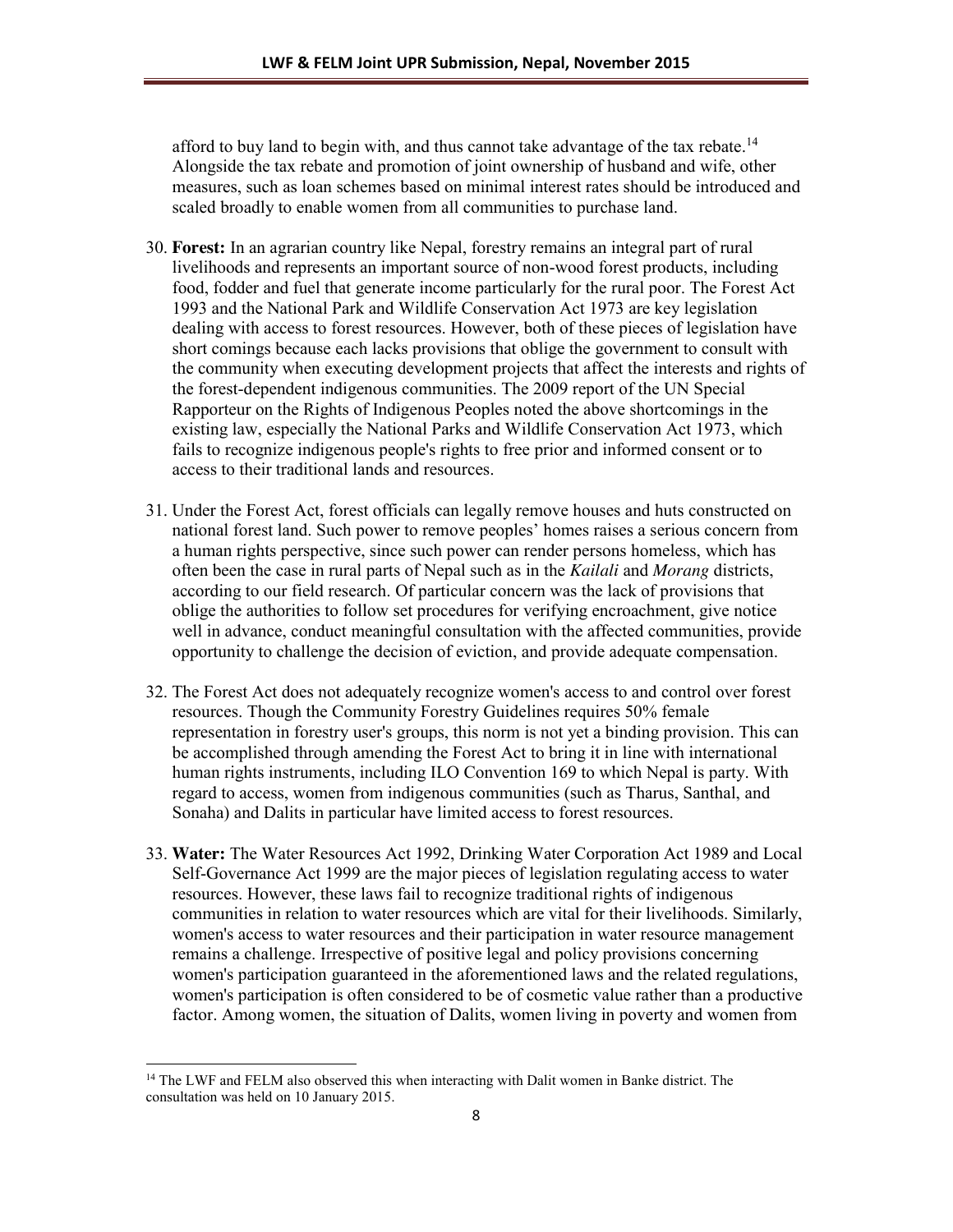*Chhaupadi*15areas have poor access to drinking water and sanitation. Additionally, illiteracy among rural women is given as a reason for them not attending meetings.

# **Recommendations for Action by the State under Review**

Based upon the above analysis, we call upon the government of Nepal to consider the following recommendations.

## **Legal Framework**

- Ratify the Optional Protocol to ICESCR with a view to enhance the protection of ESCRs through allowing the Committee on ESCR to receive and consider communications from the victims, their families and representatives.
- Strengthen the capacity of judges, lawyers and judicial officers to adjudicate issues of ESCR.

## **Equality and Non-Discrimination**

- Adopt a statutory framework for the National Dalit Commission (NDC), National Women Commission (NWC) and the National Muslim Commission (NMC) to enhance their independence, credibility and effectiveness.
- Establish functional field offices for the NDC, NWC and NMC in relevant regions and districts so that they can be accessed by the beneficiaries.
- Develop and adopt regulations for the effective implementation of the Caste-based Discrimination and Untouchability Act, 2011.
- Develop and implement a longer-term inclusive education plan that clarifies the concept of inclusive education in line with the UNCRPD and outlines steps to integrate children with disabilities, particularly intellectual, developmental and/or psychosocial disabilities, into mainstream schools.

## **The Right to Adequate Food and Nutrition**

- Enact framework legislation on the right to adequate food.
- Strengthen the fundamental guarantee of the right to adequate food, including freedom from hunger in the new constitution.
- Adopt a law on disaster management that enables people in emergencies to claim the right to food and other relief materials and provide an adequate legal basis for the government to operate emergency response system.

## **The Right to Adequate Housing**

 $\overline{a}$ 

<sup>&</sup>lt;sup>15</sup>*Chhaupadi* is a traditional practice prevalent in some parts of Mid-western and Far-western regions which treats girls and women as untouchable and impure and are kept in isolated places like temporary huts and sheds while they menstruate.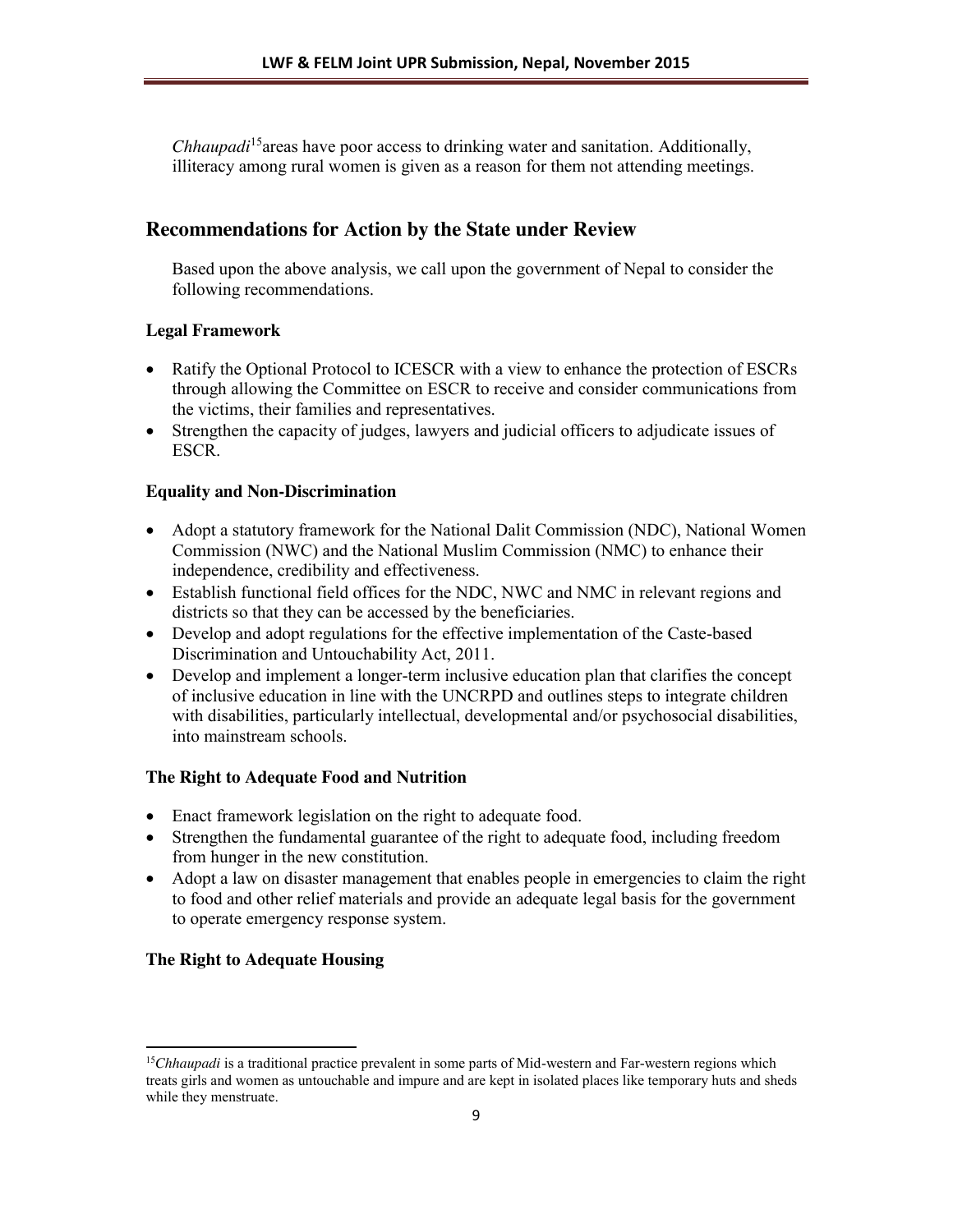- x Ensure effective implementation of the current housing programs such as *Janta Awash Karyekram* (People's Housing Program) and prioritize the most marginalized and vulnerable groups.
- Review and amend development policies that lead to evictions and in cases where relocations are needed, provide public services and introduce procedural safeguards such as consultation with the concerned communities, compensation schemes, advance notification guidelines, and access to competent authorities for appeal processes.
- Provide the right to adequate housing as a fundamental guarantee in the new constitution, and initiate the development of framework legislation towards effective enjoyment of the right.

## **Right to Education**

- Adopt a law that makes basic education free and compulsory, taking special care to provide for the needs of children with disabilities and other vulnerable groups, such as Dalits and former bonded laborers.
- Take specific measures to prevent students from dropping out of primary education, particularly targeting to children belonging to Dalits, indigenous groups, former bonded laborers including *Kamlaris* and other vulnerable groups.
- Revise teacher training materials, and conduct supplementary trainings for existing teachers to promote inclusive education methods and provide adequate information on addressing the needs of children with disabilities, including provision of providing assistive devices mandatory by law.
- x Recognize education provided in *Madrasa* and develop curriculum in consultation with students, teachers and parents as well as Muslim community leaders. Also, recognize *Madrasa* schools that already teach according to required curriculum by government.

## **Right to Health**

- Enact new legislation or amend existing legal provisions concerning health care, and ensure broad consultation with civil society in order to strengthen the implementation of National Health Policy 2014.
- Take concrete measures to upgrade primary health care centers and health posts and subhealth posts, including ensuring quality health care service in such facilities through deploying trained medical staff and supplying essential medicines free of cost.

## **Access to Productive Resources (Land, Forest and Water)**

- Address the existing disparity in land holdings, through effective implementation of land ceiling and land distribution provisions consistent with the Supreme Court order.
- Ensure that land is distributed to the landless free of cost as in the distribution of government land to freed bonded laborers.
- Ensure access to safe drinking water for all populations living within its territorial boundaries.